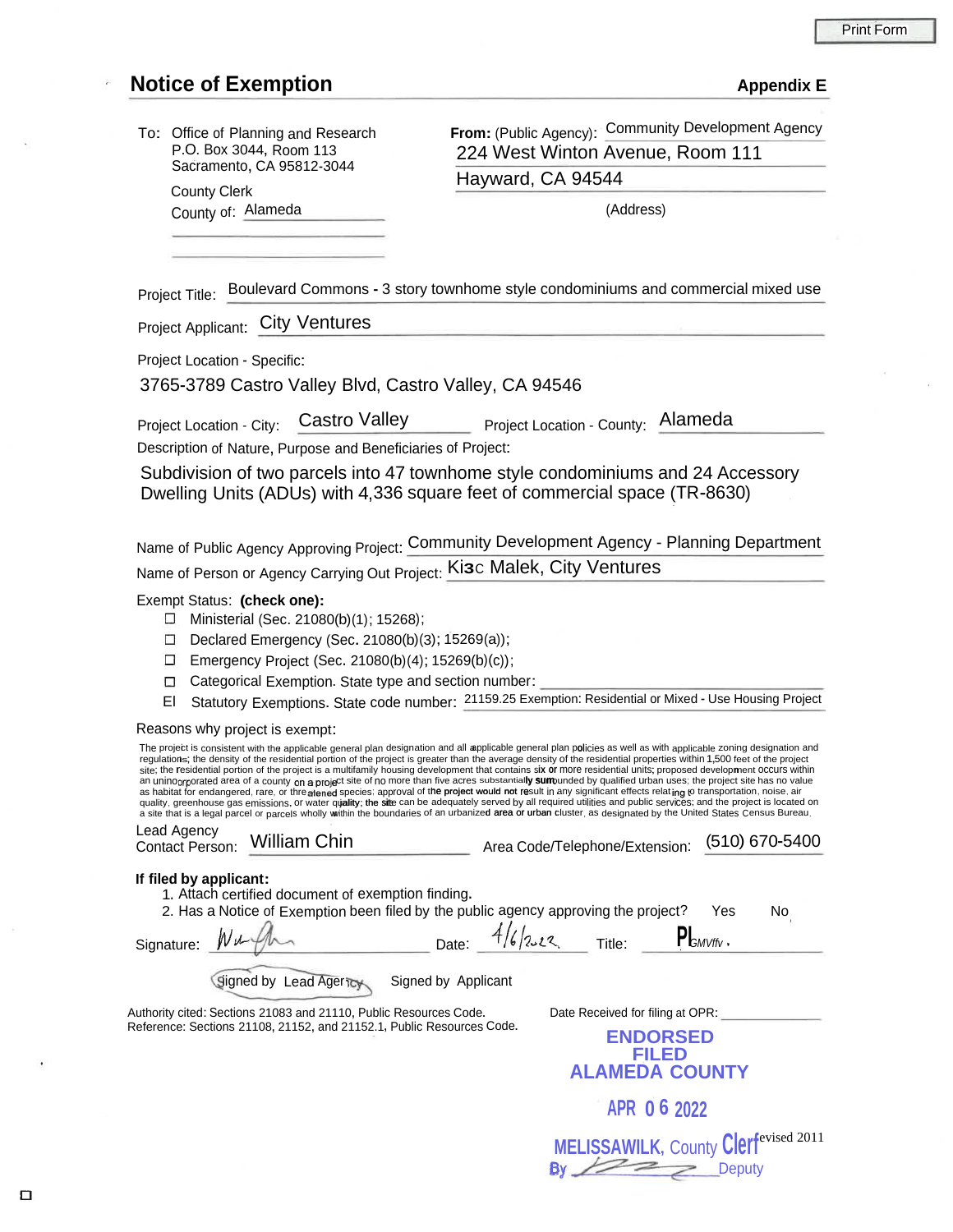# **\*ENVIRONMENTAL DECLARATION**

(CALIFORNIA FISH AND GAME CODE SECTION 711.4)

### **LEAD AGENCY NAME AND ADDRESS FOR COUNTY CLERK USE ONLY**

Alameda County Planning Department 224 West Winton Ave., Rm. 111 Hayward, CA 94544

ENDORSED FILED ALAMEDA COUNTY

**APR 0 6 2022**

MELISSA WILK, County Clerk  $\n **B**$   $\n **W**$   $\n **W**$ 

**CLASSIFICATION OF ENVIRONMENTAL DOCUMENT: (MARK ONLY ONE)**

File No.:  $22 - f c$ 

# **1. NOTICE OF EXEMPTION / STATEMENT OF EXEMPTION**

[X] STATUTORILY OR CATEGORICALLY EXEMPT \$ 50.00 (Fifty Dollars) - CLERK'S HANDLING FEE

### **NOTICE OF DETERMINATION 2**.

- [ ] A. NEGATIVE DECLARATION (OR MITIGATED NEG. DEC.) \$ 2,480.25 - STATE FILING FEE (Dept. of Fish & Wildlife) \$ 50.00 (Fifty Dollars) - CLERK'S HANDLING FEE
- [ ] B. ENVIRONMENTAL IMPACT REPORT \$ 3,445.25 - STATE FILING FEE (Dept, of Fish & Wildlife) \$ 50.00 (Fifty Dollars) - CLERK'S HANDLING FEE

### **3. NOTICE OF INTENT TO ADOPT A NEGATIVE DECLARATION OR MITIGATED NEGATIVE DECLARATION** (PURSUANT TO SECTION 15072(D))

[ ] \$50.00 (Fifty Dollars) - CLERK'S HANDLING FEE

### **4. OTHER (Specify)**

[ ] \$50.00 (Fifty Dollars) - CLERK'S HANDLING FEE ,

\*A COPY OF THIS FORM MUST BE COMPLETED AND SUBMITTED WITH ALL COPIES OF ENVIRONMENTAL DECLARATIONS BEING FILED WITH THE ALAMEDA COUNTY CLERK.

FOUR (4) COPIES OF ALL NECESSARY DOCUMENTATION, INCLUDING THIS FORM, ARE REQUIRED FOR FILING PURPOSES. FIVE (5) COPIES ARE REQUIRED FOR IN-OFFICE FILINGS.

# **ALL APPLICABLE FEES MUST BE PAID AT THE TIME OF FILING.**

FEES ARE EFFECTIVE JANUARY 1, 2021 MAKE CHECKS PAYABLE TO: ALAMEDA COUNTY CLERK

County Clerk Environmental Form Updated 2021 adapted by Alameda County Planning Department